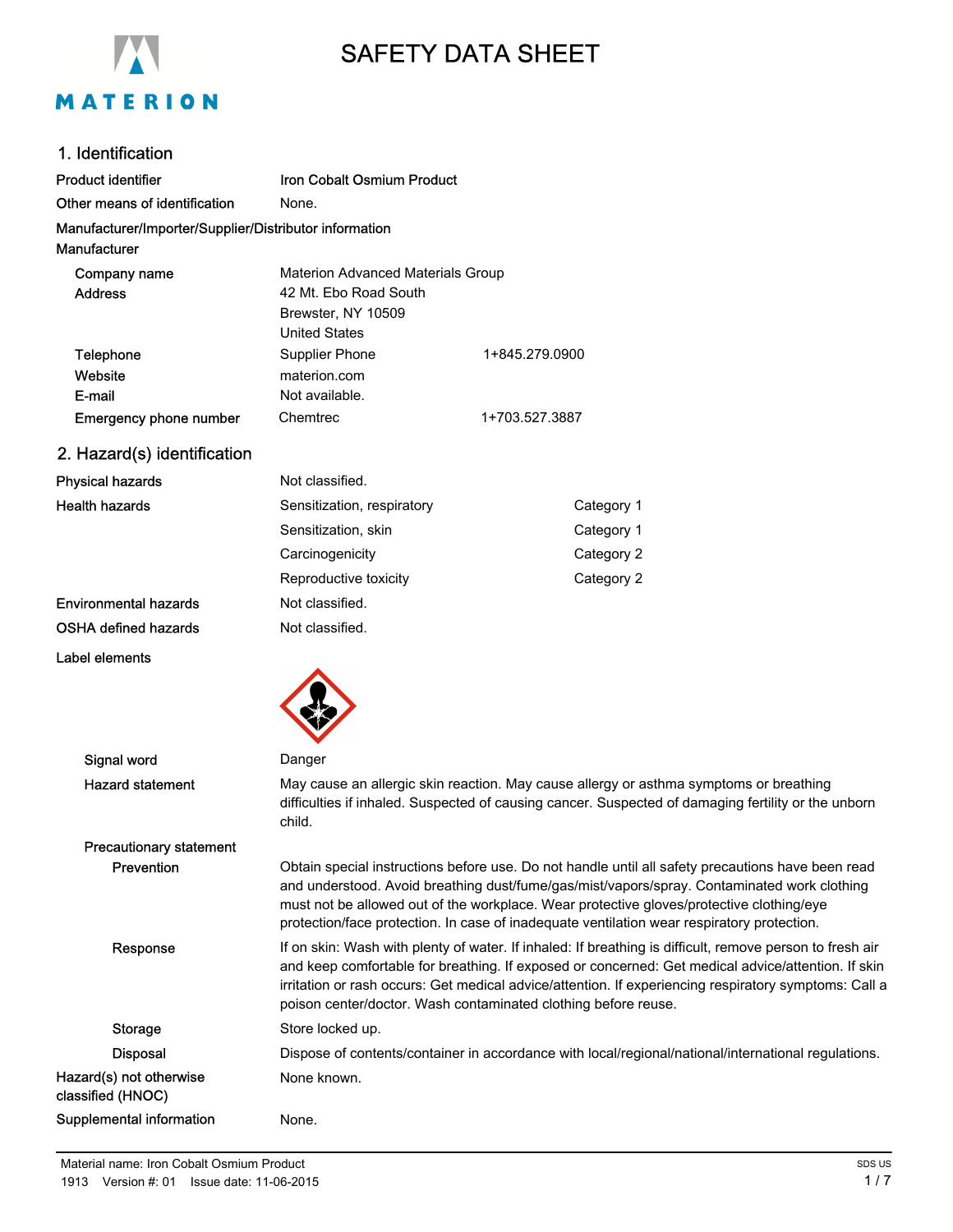# 3. Composition/information on ingredients

### Mixtures

| <b>Chemical name</b> | Common name and synonyms | <b>CAS</b> number | %         |
|----------------------|--------------------------|-------------------|-----------|
| Iron                 |                          | 7439-89-6         | 65 - 99   |
| Cobalt               |                          | 7440-48-4         | $5 - 40$  |
| Osmium               |                          | 7440-04-2         | $0.1 - 8$ |

\*Designates that a specific chemical identity and/or percentage of composition has been withheld as a trade secret.

### 4. First-aid measures

| <b>Inhalation</b>                                                            | If breathing is difficult, remove to fresh air and keep at rest in a position comfortable for breathing.<br>Oxygen or artificial respiration if needed. Do not use mouth-to-mouth method if victim inhaled the<br>substance. Induce artificial respiration with the aid of a pocket mask equipped with a one-way<br>valve or other proper respiratory medical device. If experiencing respiratory symptoms: Call a<br>POISON CENTER or doctor/physician. |
|------------------------------------------------------------------------------|----------------------------------------------------------------------------------------------------------------------------------------------------------------------------------------------------------------------------------------------------------------------------------------------------------------------------------------------------------------------------------------------------------------------------------------------------------|
| Skin contact                                                                 | Remove contaminated clothing immediately and wash skin with soap and water. In case of<br>eczema or other skin disorders: Seek medical attention and take along these instructions.                                                                                                                                                                                                                                                                      |
| Eye contact                                                                  | Rinse with water. Get medical attention if irritation develops and persists.                                                                                                                                                                                                                                                                                                                                                                             |
| Ingestion                                                                    | Rinse mouth. Get medical attention if symptoms occur.                                                                                                                                                                                                                                                                                                                                                                                                    |
| Most important<br>symptoms/effects, acute and<br>delayed                     | Difficulty in breathing. May cause an allergic skin reaction. Dermatitis. Rash.                                                                                                                                                                                                                                                                                                                                                                          |
| Indication of immediate medical<br>attention and special treatment<br>needed | Provide general supportive measures and treat symptomatically. Keep victim under observation.<br>Symptoms may be delayed.                                                                                                                                                                                                                                                                                                                                |
| <b>General information</b>                                                   | IF exposed or concerned: Get medical advice/attention. If you feel unwell, seek medical advice<br>(show the label where possible). Ensure that medical personnel are aware of the material(s)<br>involved, and take precautions to protect themselves. Show this safety data sheet to the doctor in<br>attendance. Wash contaminated clothing before reuse.                                                                                              |
| 5. Fire-fighting measures                                                    |                                                                                                                                                                                                                                                                                                                                                                                                                                                          |
| Suitable extinguishing media                                                 | Powder. Dry sand.                                                                                                                                                                                                                                                                                                                                                                                                                                        |
| Unsuitable extinguishing media                                               | Do not use water jet as an extinguisher, as this will spread the fire. Use class D extinguishing<br>agents, dry sand or sodium chloride on fire.                                                                                                                                                                                                                                                                                                         |
| Specific hazards arising from<br>the chemical                                | During fire, gases hazardous to health may be formed.                                                                                                                                                                                                                                                                                                                                                                                                    |
| Special protective equipment<br>and precautions for firefighters             | Self-contained breathing apparatus and full protective clothing must be worn in case of fire.                                                                                                                                                                                                                                                                                                                                                            |
| Fire fighting<br>equipment/instructions                                      | Use water spray to cool unopened containers.                                                                                                                                                                                                                                                                                                                                                                                                             |
| Specific methods                                                             | Use standard firefighting procedures and consider the hazards of other involved materials.                                                                                                                                                                                                                                                                                                                                                               |
| <b>General fire hazards</b>                                                  | No unusual fire or explosion hazards noted.                                                                                                                                                                                                                                                                                                                                                                                                              |
| 6. Accidental release measures                                               |                                                                                                                                                                                                                                                                                                                                                                                                                                                          |
| Personal precautions, protective<br>equinment and emergency                  | Keep unnecessary personnel away. Keep people away from and upwind of spill/leak. Wear<br>anpropriate protective equipment and clothing during clean-up. Do not touch damaged containers                                                                                                                                                                                                                                                                  |

| equipment and emergency<br>procedures                    | appropriate protective equipment and clothing during clean-up. Do not touch damaged containers<br>or spilled material unless wearing appropriate protective clothing. Ensure adequate ventilation.<br>Local authorities should be advised if significant spillages cannot be contained. For personal<br>protection, see section 8 of the SDS. |
|----------------------------------------------------------|-----------------------------------------------------------------------------------------------------------------------------------------------------------------------------------------------------------------------------------------------------------------------------------------------------------------------------------------------|
| Methods and materials for<br>containment and cleaning up | Stop the flow of material, if this is without risk. Dike far ahead of spill for later disposal. Following<br>product recovery, flush area with water. For waste disposal, see section 13 of the SDS.                                                                                                                                          |
| <b>Environmental precautions</b>                         | Avoid discharge into drains, water courses or onto the ground.                                                                                                                                                                                                                                                                                |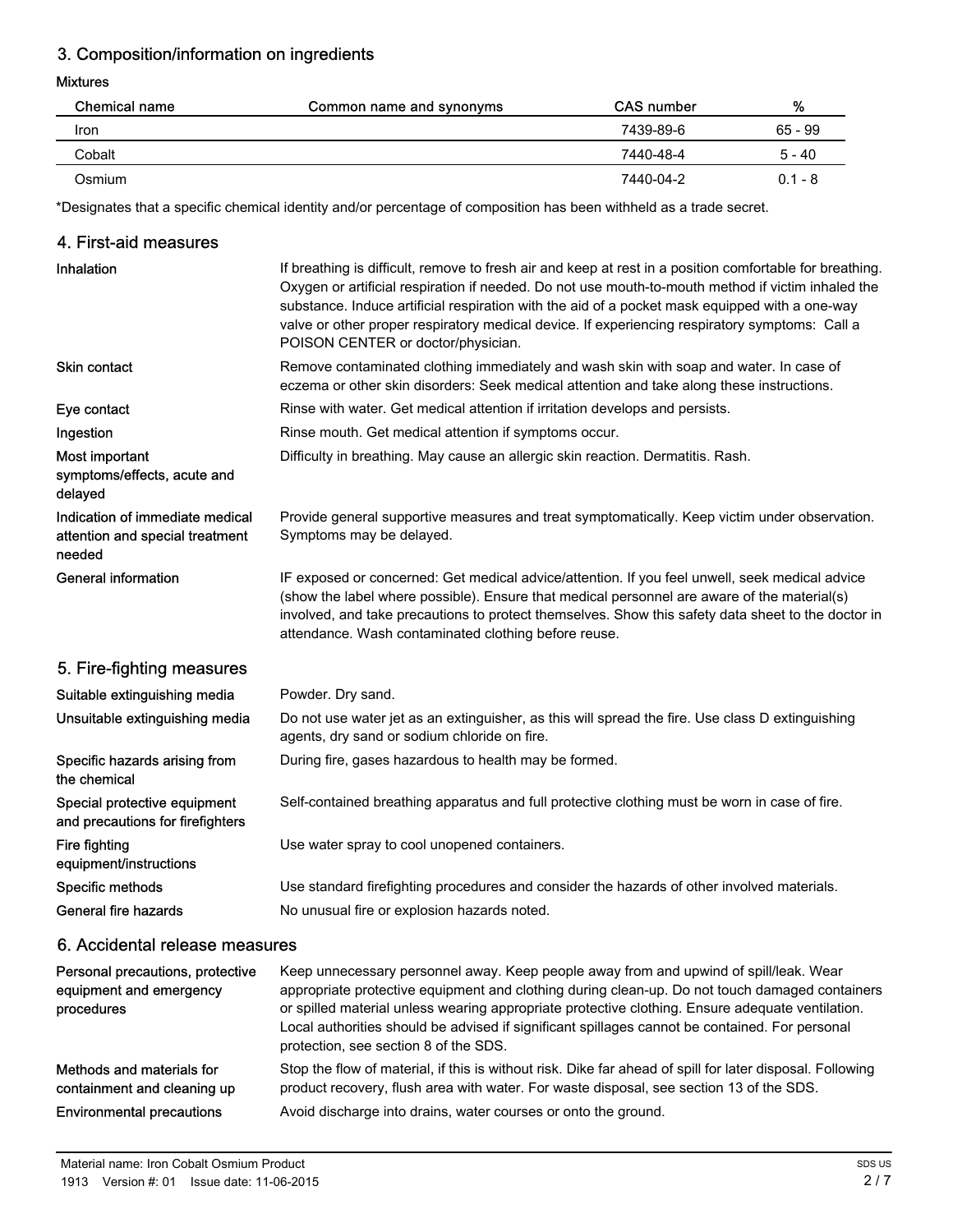# 7. Handling and storage

| Precautions for safe handling   | Obtain special instructions before use. Do not handle until all safety precautions have been read    |
|---------------------------------|------------------------------------------------------------------------------------------------------|
|                                 | and understood. Provide adequate ventilation. Avoid breathing dust/fume/gas/mist/vapors/spray.       |
|                                 | Avoid contact with eyes, skin, and clothing. Avoid prolonged exposure. Pregnant or breastfeeding     |
|                                 | women must not handle this product. Should be handled in closed systems, if possible. Wear           |
|                                 | appropriate personal protective equipment. Observe good industrial hygiene practices.                |
| Conditions for safe storage.    | Store locked up. Store in original tightly closed container. Store in a well-ventilated place. Store |
| including any incompatibilities | away from incompatible materials (see Section 10 of the SDS).                                        |

## 8. Exposure controls/personal protection

### Occupational exposure limits

| US. OSHA Table Z-1 Limits for Air Contaminants (29 CFR 1910.1000)                |                                                                                                                                                                                                                                                                                                       |                                                                                                     |              |                      |                |
|----------------------------------------------------------------------------------|-------------------------------------------------------------------------------------------------------------------------------------------------------------------------------------------------------------------------------------------------------------------------------------------------------|-----------------------------------------------------------------------------------------------------|--------------|----------------------|----------------|
| Components                                                                       |                                                                                                                                                                                                                                                                                                       | <b>Type</b>                                                                                         |              | Value                | Form           |
| Cobalt (CAS 7440-48-4)                                                           |                                                                                                                                                                                                                                                                                                       | PEL                                                                                                 |              | $0.1$ mg/m $3$       | Dust and fume. |
| <b>US. ACGIH Threshold Limit Values</b>                                          |                                                                                                                                                                                                                                                                                                       |                                                                                                     |              |                      |                |
| Components                                                                       |                                                                                                                                                                                                                                                                                                       | <b>Type</b>                                                                                         |              | Value                |                |
| Cobalt (CAS 7440-48-4)                                                           |                                                                                                                                                                                                                                                                                                       | <b>TWA</b>                                                                                          |              | $0.02$ mg/m $3$      |                |
| US. NIOSH: Pocket Guide to Chemical Hazards                                      |                                                                                                                                                                                                                                                                                                       |                                                                                                     |              |                      |                |
| Components                                                                       |                                                                                                                                                                                                                                                                                                       | <b>Type</b>                                                                                         |              | Value                | Form           |
| Cobalt (CAS 7440-48-4)                                                           |                                                                                                                                                                                                                                                                                                       | <b>TWA</b>                                                                                          |              | $0.05$ mg/m $3$      | Dust and fume. |
| US. California Code of Regulations, Title 8, Section 5155. Airborne Contaminants |                                                                                                                                                                                                                                                                                                       |                                                                                                     |              |                      |                |
| Components                                                                       |                                                                                                                                                                                                                                                                                                       | <b>Type</b>                                                                                         |              | Value                | Form           |
| Cobalt (CAS 7440-48-4)                                                           |                                                                                                                                                                                                                                                                                                       | PEL                                                                                                 |              | $0.02$ mg/m $3$      | Dust and fume. |
| <b>Biological limit values</b>                                                   |                                                                                                                                                                                                                                                                                                       |                                                                                                     |              |                      |                |
| <b>ACGIH Biological Exposure Indices</b>                                         |                                                                                                                                                                                                                                                                                                       |                                                                                                     |              |                      |                |
| Components                                                                       | Value                                                                                                                                                                                                                                                                                                 | Determinant                                                                                         | Specimen     | <b>Sampling Time</b> |                |
| Cobalt (CAS 7440-48-4)                                                           | $15 \mu g/l$                                                                                                                                                                                                                                                                                          | Cobalt                                                                                              | Urine        | $\star$<br>$\star$   |                |
|                                                                                  | $1 \mu g/l$                                                                                                                                                                                                                                                                                           | Cobalt                                                                                              | <b>Blood</b> |                      |                |
| <b>Control parameters</b>                                                        |                                                                                                                                                                                                                                                                                                       | * - For sampling details, please see the source document.<br>Follow standard monitoring procedures. |              |                      |                |
| Individual protection measures, such as personal protective equipment            |                                                                                                                                                                                                                                                                                                       |                                                                                                     |              |                      |                |
| Eye/face protection                                                              |                                                                                                                                                                                                                                                                                                       | If contact is likely, safety glasses with side shields are recommended.                             |              |                      |                |
| Skin protection<br>Hand protection                                               | Wear appropriate chemical resistant gloves. Suitable gloves can be recommended by the glove<br>supplier.                                                                                                                                                                                              |                                                                                                     |              |                      |                |
| Other                                                                            |                                                                                                                                                                                                                                                                                                       | Wear appropriate chemical resistant clothing. Use of an impervious apron is recommended.            |              |                      |                |
| <b>Respiratory protection</b>                                                    |                                                                                                                                                                                                                                                                                                       | Wear positive pressure self-contained breathing apparatus (SCBA).                                   |              |                      |                |
| <b>Thermal hazards</b>                                                           |                                                                                                                                                                                                                                                                                                       | Wear appropriate thermal protective clothing, when necessary.                                       |              |                      |                |
| General hygiene considerations                                                   | Always observe good personal hygiene measures, such as washing after handling the material<br>and before eating, drinking, and/or smoking. Routinely wash work clothing and protective<br>equipment to remove contaminants. Contaminated work clothing should not be allowed out of the<br>workplace. |                                                                                                     |              |                      |                |

## 9. Physical and chemical properties

| Appearance            |                |
|-----------------------|----------------|
| <b>Physical state</b> | Solid.         |
| <b>Form</b>           | Solid.         |
| Color                 | Not available. |
|                       |                |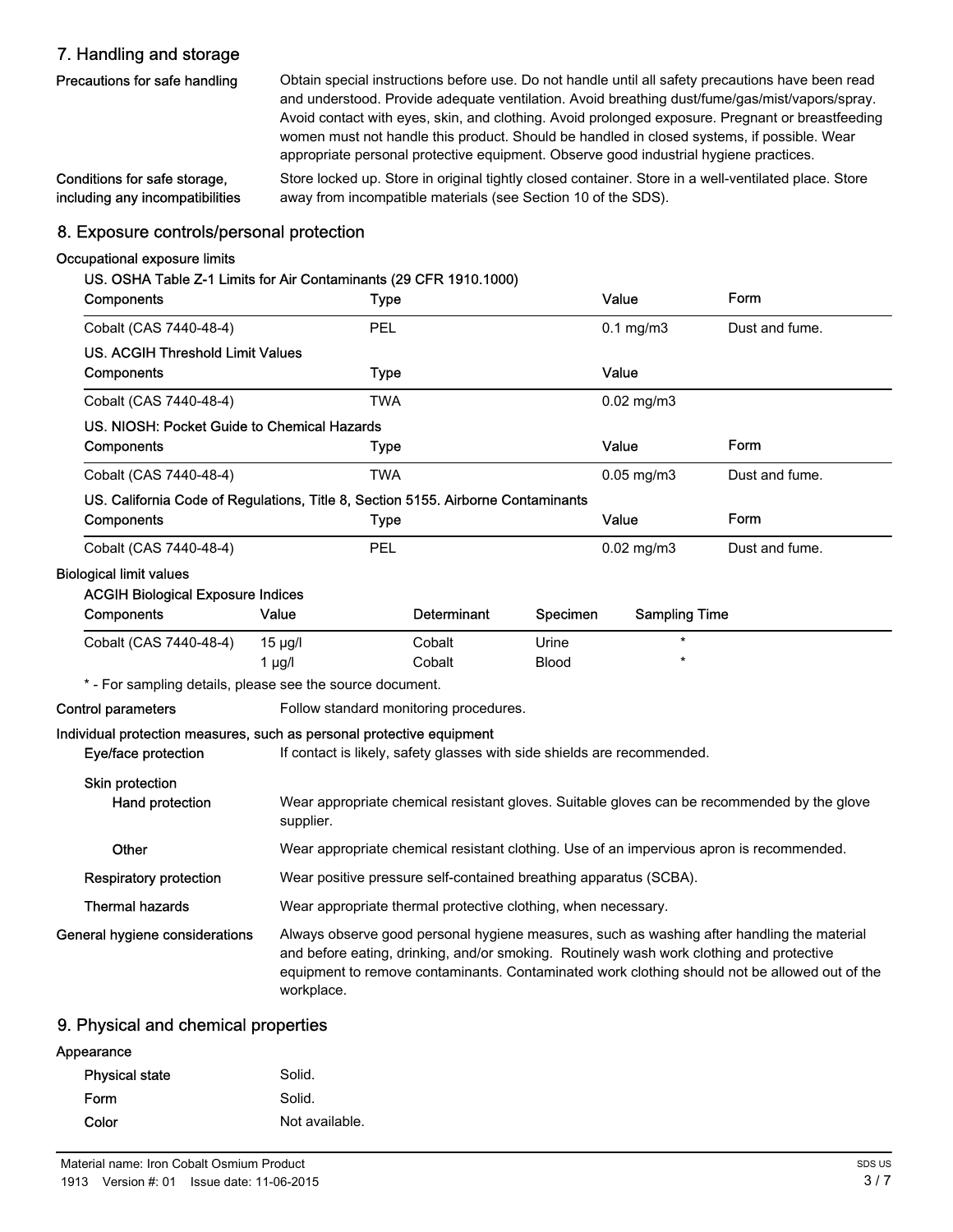| Odor                                              | Not applicable.                                                                                 |  |  |
|---------------------------------------------------|-------------------------------------------------------------------------------------------------|--|--|
| <b>Odor threshold</b>                             | Not available.                                                                                  |  |  |
| pH                                                | Not available.                                                                                  |  |  |
| Melting point/freezing point                      | 2723 °F (1495 °C) estimated                                                                     |  |  |
| Initial boiling point and boiling<br>range        | 5181.8 °F (2861 °C) estimated                                                                   |  |  |
| Flash point                                       | Not available.                                                                                  |  |  |
| <b>Evaporation rate</b>                           | Not available.                                                                                  |  |  |
| Flammability (solid, gas)                         | Not available.                                                                                  |  |  |
| Upper/lower flammability or explosive limits      |                                                                                                 |  |  |
| Flammability limit - lower<br>(%)                 | Not available.                                                                                  |  |  |
| Flammability limit - upper<br>(%)                 | Not available.                                                                                  |  |  |
| Explosive limit - lower (%)                       | Not available.                                                                                  |  |  |
| Explosive limit - upper (%)                       | Not available.                                                                                  |  |  |
| Vapor pressure                                    | 0.00001 hPa estimated                                                                           |  |  |
| Vapor density                                     | Not available.                                                                                  |  |  |
| <b>Relative density</b>                           | Not available.                                                                                  |  |  |
| Solubility(ies)                                   |                                                                                                 |  |  |
| Solubility (water)                                | Not available.                                                                                  |  |  |
| <b>Partition coefficient</b><br>(n-octanol/water) | Not available.                                                                                  |  |  |
| Auto-ignition temperature                         | Not applicable.                                                                                 |  |  |
| Decomposition temperature                         | Not available.                                                                                  |  |  |
| <b>Viscosity</b>                                  | Not available.                                                                                  |  |  |
| Other information                                 |                                                                                                 |  |  |
| <b>Explosive properties</b>                       | Not explosive.                                                                                  |  |  |
| <b>Oxidizing properties</b>                       | Not oxidizing.                                                                                  |  |  |
| 10. Stability and reactivity                      |                                                                                                 |  |  |
| Reactivity                                        | The product is stable and non-reactive under normal conditions of use, storage and transport.   |  |  |
| <b>Chemical stability</b>                         | Material is stable under normal conditions.                                                     |  |  |
| Possibility of hazardous<br>reactions             | No dangerous reaction known under conditions of normal use.                                     |  |  |
| Conditions to avoid                               | Contact with incompatible materials.                                                            |  |  |
| Incompatible materials                            | Strong oxidizing agents.                                                                        |  |  |
| Hazardous decomposition<br>products               | No hazardous decomposition products are known.                                                  |  |  |
| 11. Toxicological information                     |                                                                                                 |  |  |
| Information on likely routes of exposure          |                                                                                                 |  |  |
| Inhalation                                        | May cause allergy or asthma symptoms or breathing difficulties if inhaled. Prolonged inhalation |  |  |

|                     | may cause anony or astimia symptoms or preating unnounced in imalcular rolonged imalatic<br>may be harmful. |
|---------------------|-------------------------------------------------------------------------------------------------------------|
| <b>Skin contact</b> | May cause an allergic skin reaction.                                                                        |
| Eye contact         | Direct contact with eyes may cause temporary irritation.                                                    |
| Ingestion           | Expected to be a low ingestion hazard.                                                                      |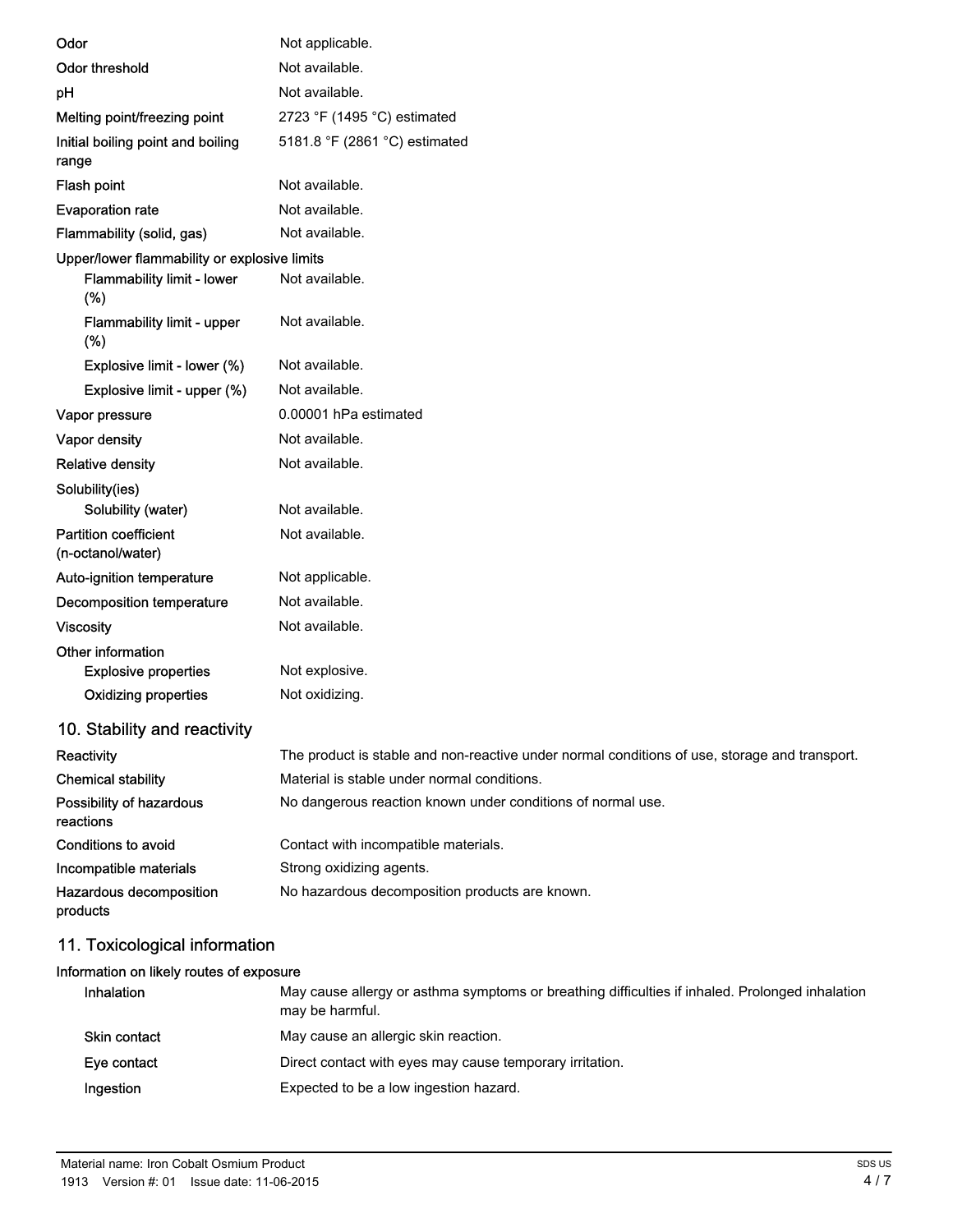| Symptoms related to the<br>physical, chemical and<br>toxicological characteristics | Difficulty in breathing. May cause an allergic skin reaction. Dermatitis. Rash.                                                                                                                                        |  |  |
|------------------------------------------------------------------------------------|------------------------------------------------------------------------------------------------------------------------------------------------------------------------------------------------------------------------|--|--|
| Information on toxicological effects                                               |                                                                                                                                                                                                                        |  |  |
| <b>Acute toxicity</b>                                                              | May cause an allergic skin reaction.                                                                                                                                                                                   |  |  |
| Skin corrosion/irritation                                                          | Prolonged skin contact may cause temporary irritation.                                                                                                                                                                 |  |  |
| Serious eye damage/eye<br>irritation                                               | Direct contact with eyes may cause temporary irritation.                                                                                                                                                               |  |  |
| Respiratory or skin sensitization                                                  |                                                                                                                                                                                                                        |  |  |
| <b>Respiratory sensitization</b>                                                   | May cause allergy or asthma symptoms or breathing difficulties if inhaled.                                                                                                                                             |  |  |
| <b>Skin sensitization</b>                                                          | May cause an allergic skin reaction.                                                                                                                                                                                   |  |  |
| Germ cell mutagenicity                                                             | No data available to indicate product or any components present at greater than 0.1% are<br>mutagenic or genotoxic.                                                                                                    |  |  |
| Carcinogenicity                                                                    | Suspected of causing cancer.                                                                                                                                                                                           |  |  |
| IARC Monographs. Overall Evaluation of Carcinogenicity                             |                                                                                                                                                                                                                        |  |  |
| Cobalt (CAS 7440-48-4)                                                             | 2B Possibly carcinogenic to humans.<br>US. OSHA Specifically Regulated Substances (29 CFR 1910.1001-1050)                                                                                                              |  |  |
| Not listed.                                                                        |                                                                                                                                                                                                                        |  |  |
| Reproductive toxicity                                                              | Suspected of damaging fertility or the unborn child.                                                                                                                                                                   |  |  |
| Specific target organ toxicity -<br>single exposure                                | Not classified.                                                                                                                                                                                                        |  |  |
| Specific target organ toxicity -<br>repeated exposure                              | Not classified.                                                                                                                                                                                                        |  |  |
| <b>Aspiration hazard</b>                                                           | Not an aspiration hazard.                                                                                                                                                                                              |  |  |
| <b>Chronic effects</b>                                                             | Prolonged inhalation may be harmful. Prolonged exposure may cause chronic effects.                                                                                                                                     |  |  |
| 12. Ecological information                                                         |                                                                                                                                                                                                                        |  |  |
| Ecotoxicity                                                                        | The product is not classified as environmentally hazardous. However, this does not exclude the<br>possibility that large or frequent spills can have a harmful or damaging effect on the environment.                  |  |  |
| Persistence and degradability                                                      | No data is available on the degradability of this product.                                                                                                                                                             |  |  |
| <b>Bioaccumulative potential</b>                                                   | No data available.                                                                                                                                                                                                     |  |  |
| Mobility in soil                                                                   | No data available.                                                                                                                                                                                                     |  |  |
| Other adverse effects                                                              | No other adverse environmental effects (e.g. ozone depletion, photochemical ozone creation<br>potential, endocrine disruption, global warming potential) are expected from this component.                             |  |  |
| 13. Disposal considerations                                                        |                                                                                                                                                                                                                        |  |  |
| <b>Disposal instructions</b>                                                       | Collect and reclaim or dispose in sealed containers at licensed waste disposal site. Dispose of<br>contents/container in accordance with local/regional/national/international regulations.                            |  |  |
| Local disposal regulations                                                         | Dispose in accordance with all applicable regulations.                                                                                                                                                                 |  |  |
| Hazardous waste code                                                               | The waste code should be assigned in discussion between the user, the producer and the waste<br>disposal company.                                                                                                      |  |  |
| Waste from residues / unused<br>products                                           | Dispose of in accordance with local regulations. Empty containers or liners may retain some<br>product residues. This material and its container must be disposed of in a safe manner (see:<br>Disposal instructions). |  |  |
| Contaminated packaging                                                             | Since emptied containers may retain product residue, follow label warnings even after container is<br>emptied. Empty containers should be taken to an approved waste handling site for recycling or<br>disposal.       |  |  |

# 14. Transport information

### DOT

Not regulated as dangerous goods.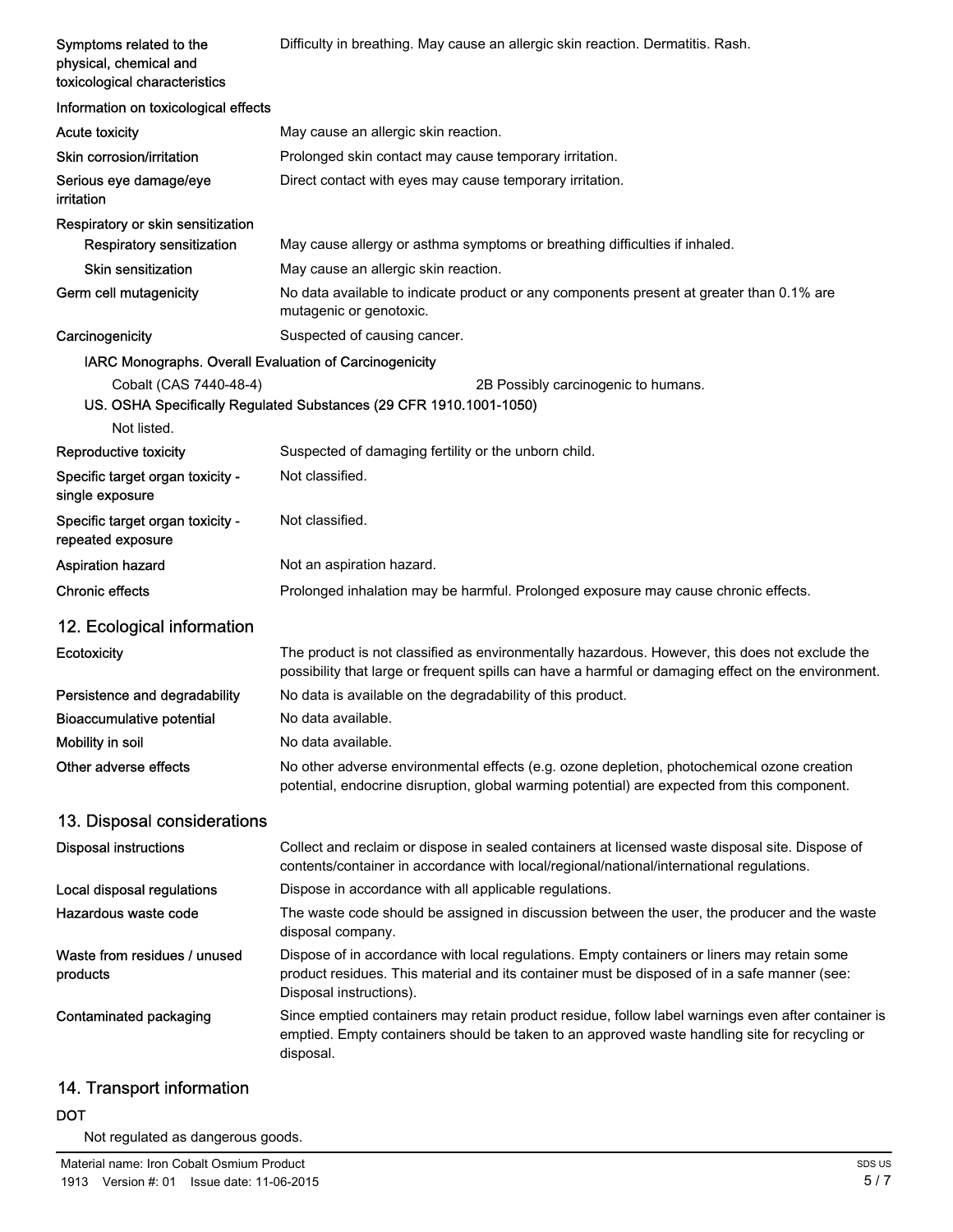### IATA

Not regulated as dangerous goods.

### IMDG

Not regulated as dangerous goods.

| 15. Regulatory information                                                       |                                                                                                                      |                   |                                                                                                                             |
|----------------------------------------------------------------------------------|----------------------------------------------------------------------------------------------------------------------|-------------------|-----------------------------------------------------------------------------------------------------------------------------|
| US federal regulations                                                           | This product is a "Hazardous Chemical" as defined by the OSHA Hazard Communication<br>Standard, 29 CFR 1910.1200.    |                   |                                                                                                                             |
| TSCA Section 12(b) Export Notification (40 CFR 707, Subpt. D)                    |                                                                                                                      |                   |                                                                                                                             |
| Not regulated.                                                                   |                                                                                                                      |                   |                                                                                                                             |
| CERCLA Hazardous Substance List (40 CFR 302.4)                                   |                                                                                                                      |                   |                                                                                                                             |
| Cobalt (CAS 7440-48-4)                                                           |                                                                                                                      | Listed.           |                                                                                                                             |
| US. OSHA Specifically Regulated Substances (29 CFR 1910.1001-1050)               |                                                                                                                      |                   |                                                                                                                             |
| Not listed.                                                                      |                                                                                                                      |                   |                                                                                                                             |
| Superfund Amendments and Reauthorization Act of 1986 (SARA)                      |                                                                                                                      |                   |                                                                                                                             |
| <b>Hazard categories</b>                                                         | Immediate Hazard - Yes<br>Delayed Hazard - Yes<br>Fire Hazard - No<br>Pressure Hazard - No<br>Reactivity Hazard - No |                   |                                                                                                                             |
| SARA 302 Extremely hazardous substance<br>Not listed.                            |                                                                                                                      |                   |                                                                                                                             |
| SARA 311/312 Hazardous<br>chemical                                               | No                                                                                                                   |                   |                                                                                                                             |
| SARA 313 (TRI reporting)<br><b>Chemical name</b>                                 |                                                                                                                      | <b>CAS number</b> | % by wt.                                                                                                                    |
| Cobalt                                                                           |                                                                                                                      | 7440-48-4         | $5 - 40$                                                                                                                    |
| Other federal regulations                                                        |                                                                                                                      |                   |                                                                                                                             |
| Clean Air Act (CAA) Section 112 Hazardous Air Pollutants (HAPs) List             |                                                                                                                      |                   |                                                                                                                             |
| Cobalt (CAS 7440-48-4)                                                           |                                                                                                                      |                   |                                                                                                                             |
| Clean Air Act (CAA) Section 112(r) Accidental Release Prevention (40 CFR 68.130) |                                                                                                                      |                   |                                                                                                                             |
| Not regulated.                                                                   |                                                                                                                      |                   |                                                                                                                             |
| <b>Safe Drinking Water Act</b><br>(SDWA)                                         | Not regulated.                                                                                                       |                   |                                                                                                                             |
| US state regulations                                                             |                                                                                                                      |                   |                                                                                                                             |
| US - New Jersey RTK - Substances: Listed substance                               |                                                                                                                      |                   |                                                                                                                             |
| Cobalt (CAS 7440-48-4)                                                           |                                                                                                                      |                   |                                                                                                                             |
|                                                                                  |                                                                                                                      |                   | US - Pennsylvania RTK - Hazardous Substances: All compounds of this substance are considered environmental hazards          |
| Cobalt (CAS 7440-48-4)                                                           |                                                                                                                      |                   |                                                                                                                             |
|                                                                                  |                                                                                                                      |                   | US. California Controlled Substances. CA Department of Justice (California Health and Safety Code Section 11100)            |
| Not listed.                                                                      |                                                                                                                      |                   |                                                                                                                             |
|                                                                                  |                                                                                                                      |                   | US. California. Candidate Chemicals List. Safer Consumer Products Regulations (Cal. Code Regs, tit. 22, 69502.3, subd. (a)) |
| Cobalt (CAS 7440-48-4)                                                           |                                                                                                                      |                   |                                                                                                                             |
| Iron (CAS 7439-89-6)<br>US. Massachusetts RTK - Substance List                   |                                                                                                                      |                   |                                                                                                                             |
| Cobalt (CAS 7440-48-4)                                                           |                                                                                                                      |                   |                                                                                                                             |
| US. New Jersey Worker and Community Right-to-Know Act                            |                                                                                                                      |                   |                                                                                                                             |
| Cobalt (CAS 7440-48-4)                                                           |                                                                                                                      |                   |                                                                                                                             |
|                                                                                  |                                                                                                                      |                   |                                                                                                                             |